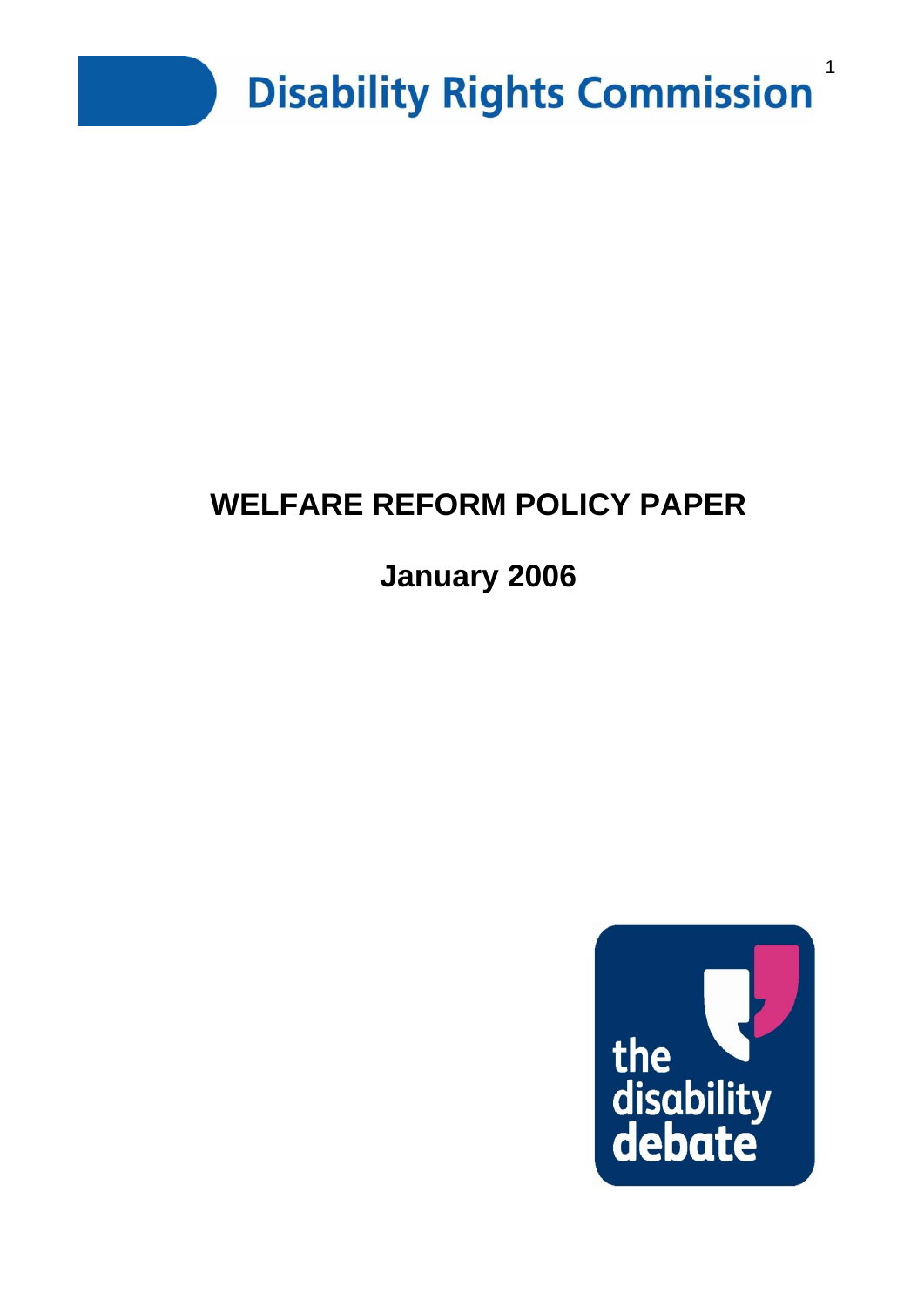#### **WELFARE REFORM POLICY PAPER**

## **CONTENTS**

- **1. What are incapacity-related benefits?**
- **2. The Pathways to Work Pilots**
- **3. The DRC's principles for welfare reform**
- **4. Principle 1**

**A fairer balance between responsibilities of individuals to consider work and responsibilities of employers.**

**5. Principle 2** 

**A flexible and responsive system that supports disabled people's participation**.

**6. Principle 3** 

**Comprehensive support with work and everyday activities to enable people to carry out their responsibilities.** 

**7. The DRC's interest in Welfare Reform** 

2

5 January 2005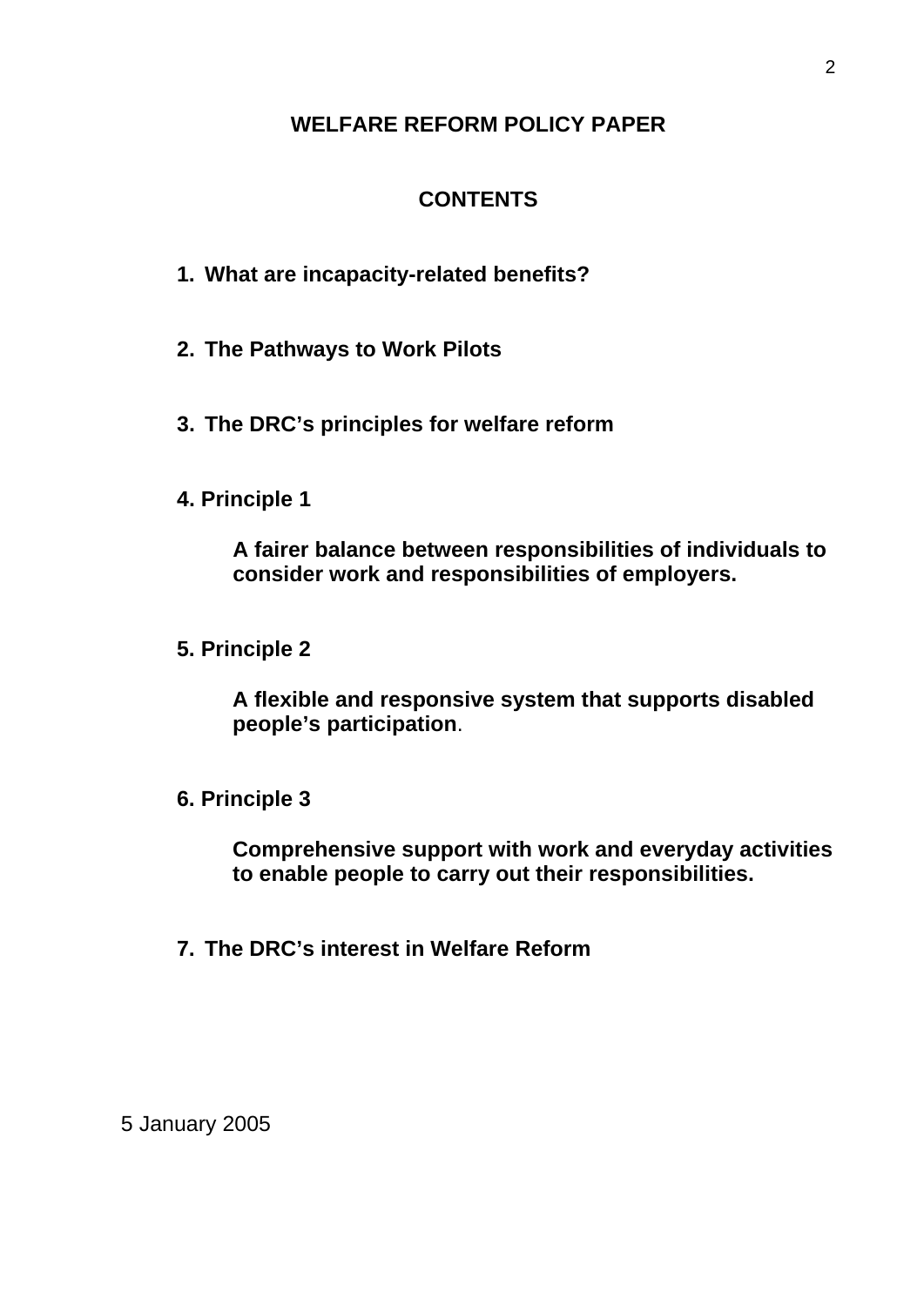## **WELFARE REFORM POLICY PAPER**

#### **1. What are incapacity-related benefits?**

There are several incapacity-related benefits, which include contributory Incapacity Benefit (IB), the means-tested Income Support with a disability premium (IS): see Box [1](#page-2-0) below.<sup>1</sup>

In early 2005, almost 2.7 million people in Britain received one of these benefits or national insurance credits for incapacity, but only 1.4 million received IB (a figure which has been falling for a decade).

#### **Box 1**

Incapacity Benefit (IB) is payable to people who have paid or been credited with national insurance contributions. Reforms in 1995 tightened the gateway to benefit and reduced the amounts payable. IB is usually payable with staged increases over time. The long-term rate, £76.45, is payable to most people after a year (but after 28 weeks for people on the highest rate of DLA care component or who are terminally ill). Age allowances can be paid on top of the long-term rate (£16.05 for people under 35 when first claiming, £8.05 for those aged 35-44). Some people with children (and adult dependants) can also receive additions. In February 2005, the average weekly payment for people on the long-term rate (excluding those receiving benefit before 1995) was £80.24.

Income Support (IS) is a means tested benefit, paid either on its own or to top up to other benefits like IB. Some people may claim IS if they are incapable of work but are ineligible for IB because they have not paid the right contributions at the right time. IS comprises a personal allowance (varying by family size) and client group 'premiums'. There are several for disability; the disability premium can be payable to people registered blind, receiving long term IB (or would be eligible) or other benefits like Disability Living Allowance (DLA). A single person over 25 could get a total of £80.10 (£56.20 personal allowance plus £23.95 disability premium). In addition, an enhanced disability premium can be paid to people under age 60 also receiving the highest rate of the DLA care component. A severe disability premium can also be payable to some people who are technically living alone.

People usually have to be in a 'period of incapacity for all work' in order to sustain a claim to long term benefit. Incapacity is usually assessed

<span id="page-2-0"></span><sup>1</sup> <sup>1</sup> Also includes Severe Disablement Allowance, no longer payable to new claimants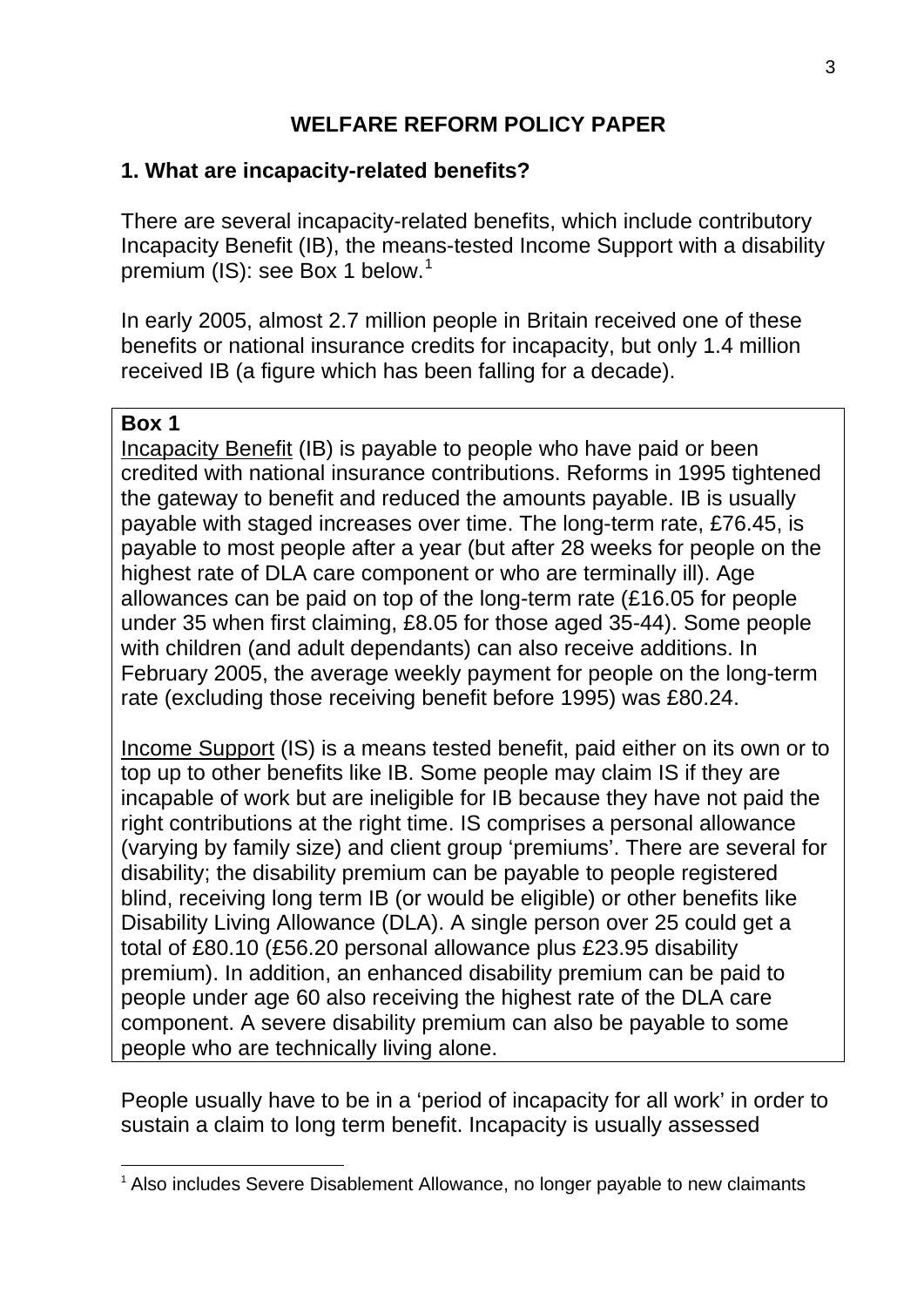through the Personal Capability Assessment, a test of functional limitations, except where someone's condition is considered severe. Many people also now have to attend work-focussed interviews, usually in the early stages of a claim and at later trigger points (such as following a Personal Capability Assessment).

# **2. The Pathways to Work pilots**

*Pathways to Work* has been piloted since October 2003 for new claims in seven localities. Between October 2005 and October 2006, the pilots will be progressively extended to a third of the Jobcentre Plus network, focussing on the 30 local authority districts with the highest proportions of people receiving incapacity-related benefits.

## **Box 2**

## **Pathways to work pilots include**

- o Six mandatory WFIs, starting after the eighth week of a claim;
- o Specialist personal advisers;
- o A 'choices' package consisting of employment programmes (such as the New Deal for Disabled People) and Condition Management Programmes (delivered through local NHS trusts, similar to expert patient programmes;
- o A £40 return to work credit payable for up to a year;
- o Access to in-work support (for individuals and employers), including job coaches, occupational health support, financial advice and debt counselling as well as Access to Work.
- o From February 2005 this approach was extended to existing claimants in Pathways localities who had made their claim in the two years prior to the pilot starting. They are required to attend three WFIs rather than six, have access to the same range of provision as well as a Job Preparation Premium of £20 a week payable for up to 26 weeks for undertaking work-related activity.

The *Pathways* package has been more effective than previous attempts to encourage people on incapacity-related benefits to participate:

- Six times as many people are participating in Pathways areas compared with New Deal for Disabled People nationally.
- Twice as many people have entered jobs (almost 20,000 in the seven areas to date).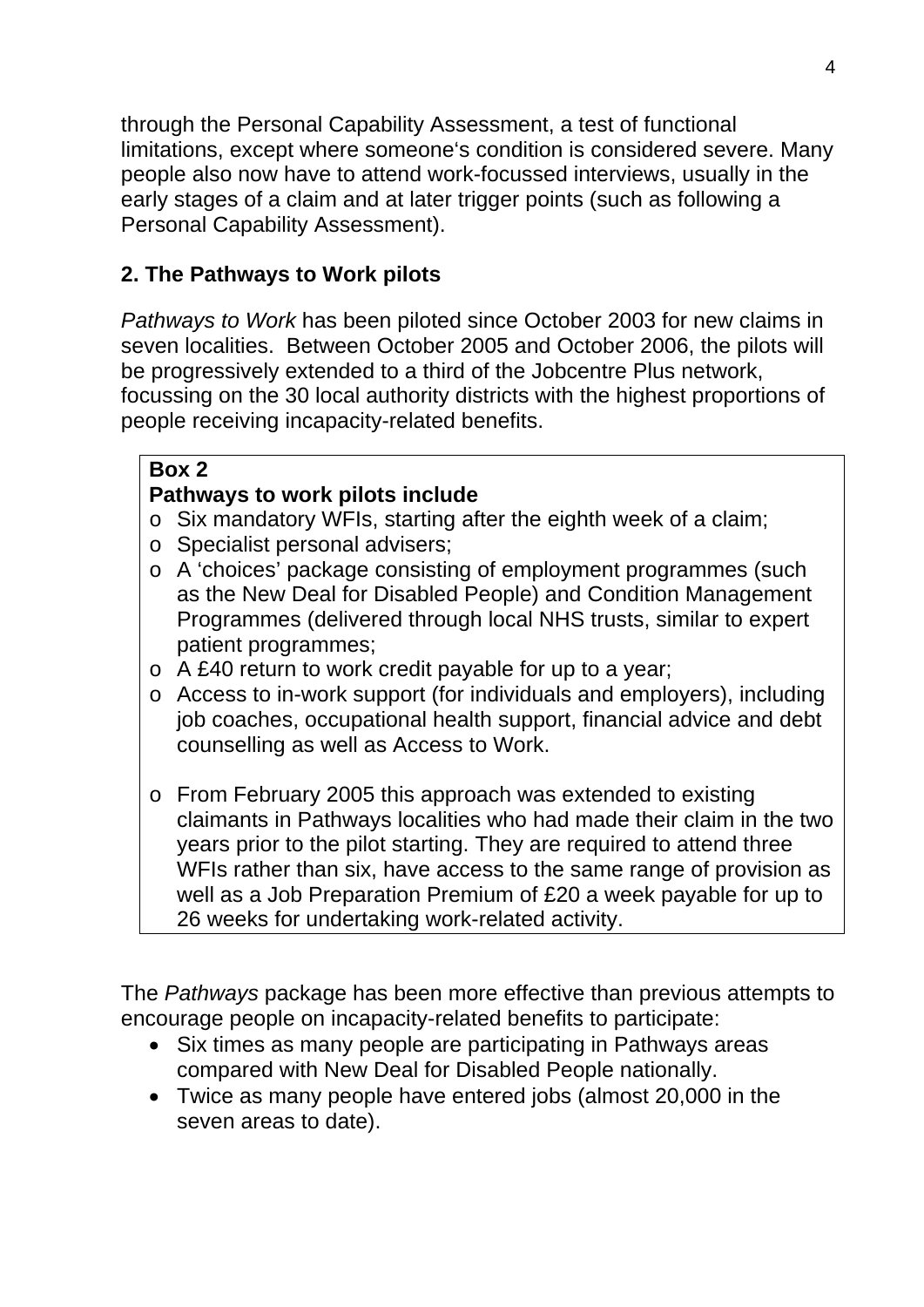• Proportions leaving benefit are 8 percentage points higher than nationally.

#### **3. The DRC's principles for reform**

The Disability Rights Commission's role is to end discrimination and promote equality of opportunity for disabled people. Our vision is of a society where all disabled people can participate fully as equal citizens. Our framework for reform has been developed from this vision and our thinking on citizenship (see 'Equal citizenship and incapacity benefit reform', 2004), available on the DRC's website.

The DRC shares the government aims of higher employment rates and reformed public services. We have supported the broad thrust of reforms that focus on responsibilities as well as rights. We believe that there is now a once-in-a generation opportunity to reform the system to reflect these aims. We want to see positive and constructive welfare reform, and in particular for three key principles to be reflected in the forthcoming Green Paper:

- 1. A fairer balance between responsibilities of individuals to consider work and responsibilities of employers;
- 2. A flexible and responsive system that supports disabled people's participation;
- 3. Comprehensive support with work and everyday activities to enable people to carry out their responsibilities.

## **4. Principle 1**

#### **A fairer balance between responsibilities of individuals to consider work and responsibilities of employers.**

We believe that disabled people have responsibilities like everyone else although we recognise the limitations that pain, fatigue, confusion etc may present. But employers too have responsibilities.

For example, too many employers are still not fulfilling their duties under the Disability Discrimination Act (DDA); over a third of calls to the DRC's Helpline concern employers failing to accommodate a disabled person in work, which can lead to someone claiming IB. One example is Mr Law, whose employer refused to allow part time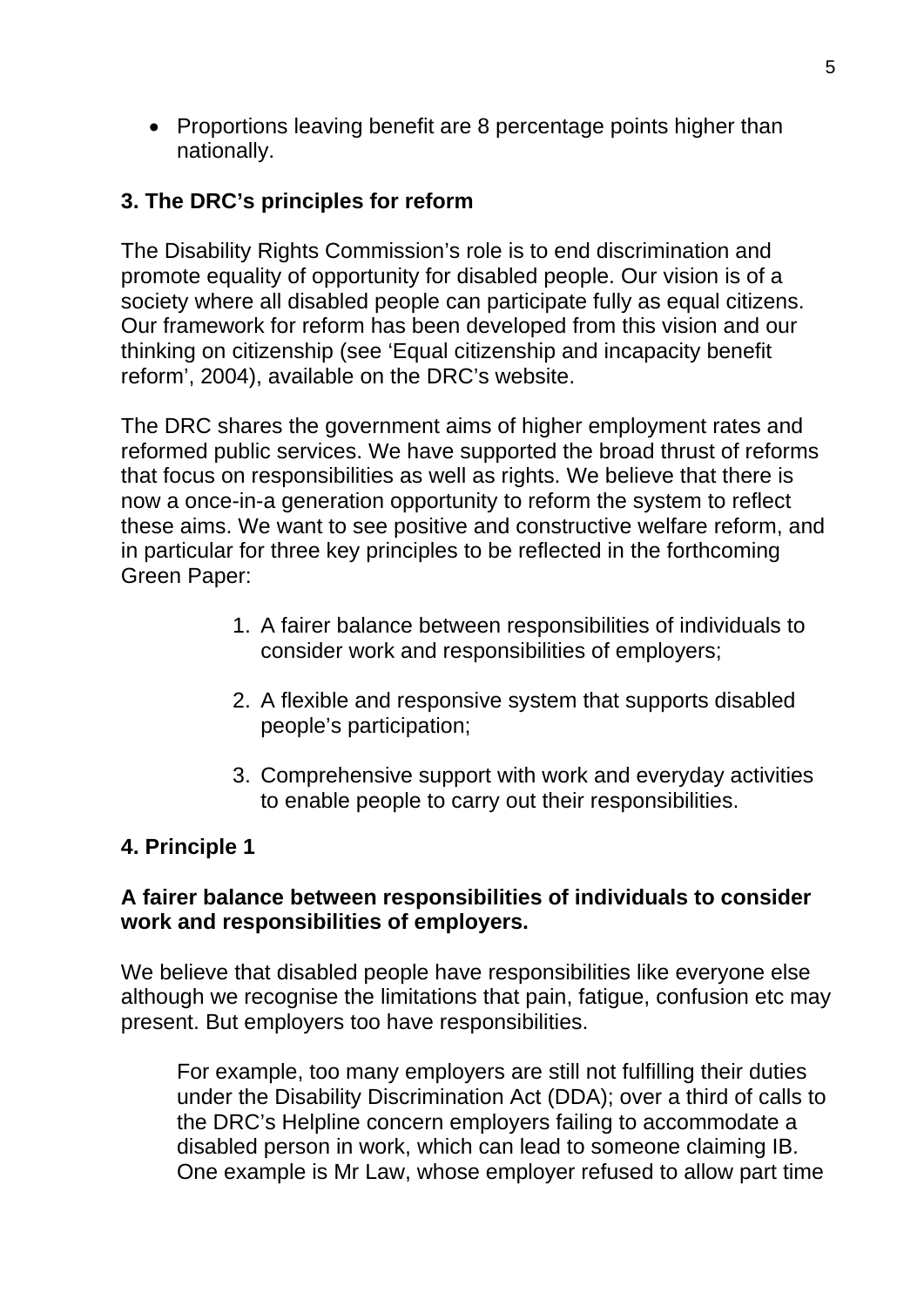working in an alternative position following redundancy, and then dismissed him for not accepting full time working. His dismissal led to a further deterioration in his health (depression, hernia and a mild heart attack) that he feels would not have otherwise occurred. Subsequently he claimed IB for almost two years.

Reforms we would like to see under this principle include:

- Earlier intervention (eg access to information) to ensure that individuals, employers, health professionals and other service providers can identify issues early on and tackle them straight away (including the DDA and how it may apply, and options to work flexibly).
- Reforming Statutory Sick Pay so that it is more flexible and enables a phased return to work or rehabilitation to take place.
- Earlier access to the Condition Management Programmes being piloted in *Pathways* areas when someone is still at work (ie not just for those in the early stages of an IB claim).

The DRC would also support wider initiatives targeted at employers, including employer-employer campaigns, as proposed in the Prime Minister's Strategy Unit report 'Improving the Life Chances of Disabled People'. We would also be supportive of initiatives to help disabled people move into work that are better integrated with the skills agenda, for example looking at on-the-job training by the employer rather than training which may not meet employers' needs as a prelude to employment.

# **5. Principle 2**

## **A flexible and responsive system that supports disabled people's participation**.

When introduced in 1995, IB was originally intended for people who were not expected to look for work in order to receive benefit. The general rule is that work is not allowed during a claim, except under limited circumstances (eg 'permitted work'). People are often fearful that if they show any sign of being able to do something that it will be assumed that they are no longer 'incapable of work' and so lose benefit. Working whilst on benefit is also associated with fraud. So in effect people are caught between choosing whether to play by the rules and remain 'passive' recipients and risk being called 'scroungers'; or to try something out and risk being called a fraudster.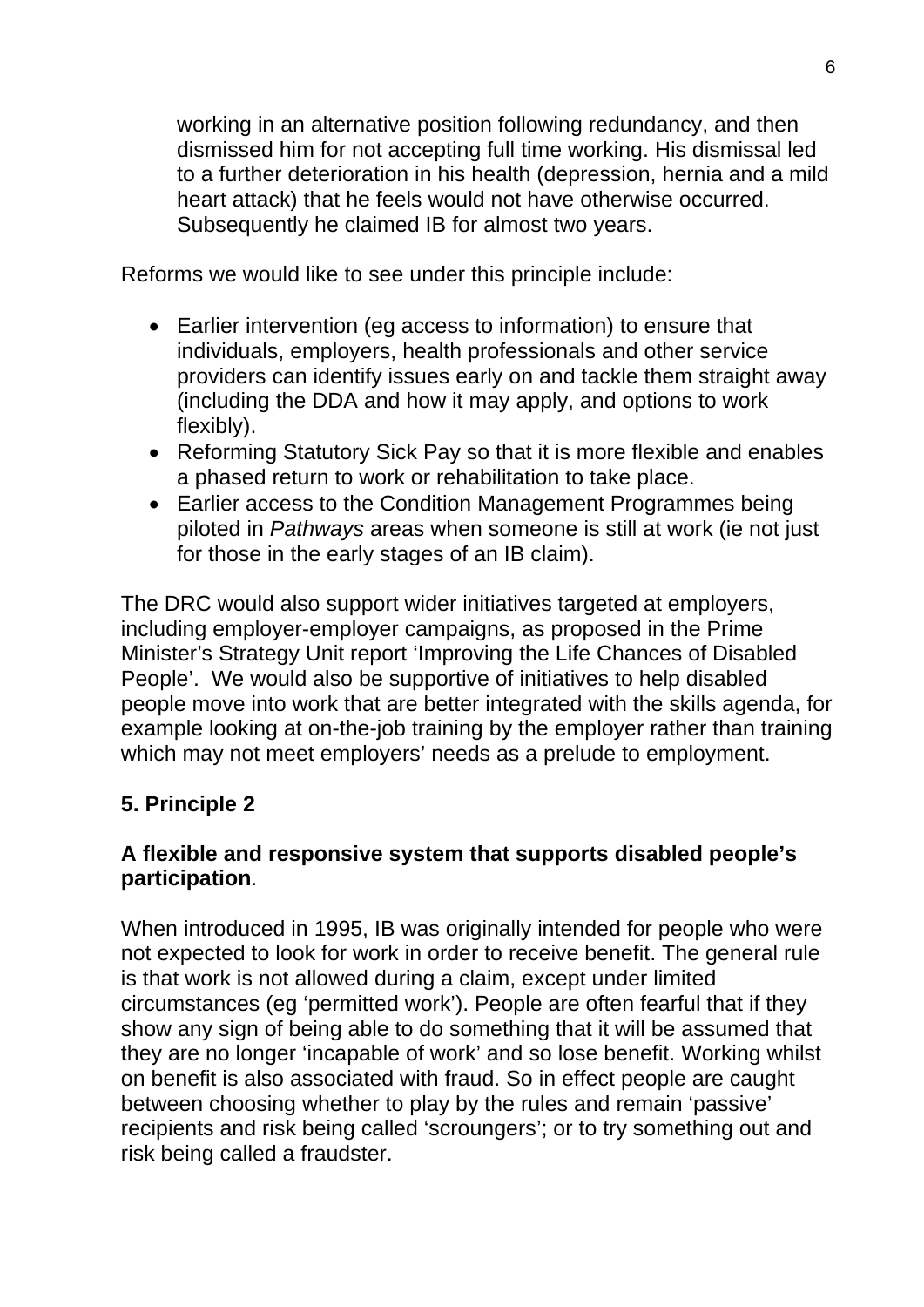For example, current rules can penalise people for doing some activity, or can in effect deny them opportunities to work or train. The DRC knows of someone who was doing 'therapeutic work' a few years ago and was visited by fraud officers, now too afraid to ask about the rules.

Reforms we would like to see under this principle include

- Removing existing contradictions by ending the concept of 'incapacity for work' as the underlying basis for entitlement to benefit.
- Introducing a more flexible concept and associated set of rules to enable people to try out work and work-related activity without risking benefit penalty.
- The current *Pathways* model represents a balanced package of work-related conditions, with safeguards, alongside a menu of support. As it includes benefit conditions as well as the 'Choices' package, *Pathways* should form the basis for future changes to the benefits structure. This means that the *Pathways* package needs to be available to everyone, irrespective of where they live. National rollout should therefore coincide with the introduction of a reformed benefit structure to ensure an equitable balance between rights and responsibilities. Whilst national coverage would require upfront costs (we estimate an extra £250 million over two years) there is a 'spend to save' argument. Assuming that 19,500 people who have already found jobs via Pathways stayed in work for a year, this could generate almost £80 million savings to the benefits bill alone (assuming an average annual payment of Incapacity Benefit of £4,000) before tax and national insurance, almost paying for the initial seven pilot areas (costing £100 million for the first two and a half years).
- Proposals for extending work-related conditionality beyond that applying in *Pathways* pilots areas should have a clear rationale and address our six 'Conditions for conditionality' (2004: [www.drc](http://www.drc-gb.org/)[gb.org\)](http://www.drc-gb.org/). In particular
	- o High quality support from personal advisers
	- o Activities which are to be mandatory should be shown to be effective in helping people move towards or into work
	- o Sanctions for non-compliance also need proof of effectiveness in changing behaviour
- Benefit rules that allow disabled people to participate in public life (as recommended by the Prime Minister's Strategy Unit 'Improving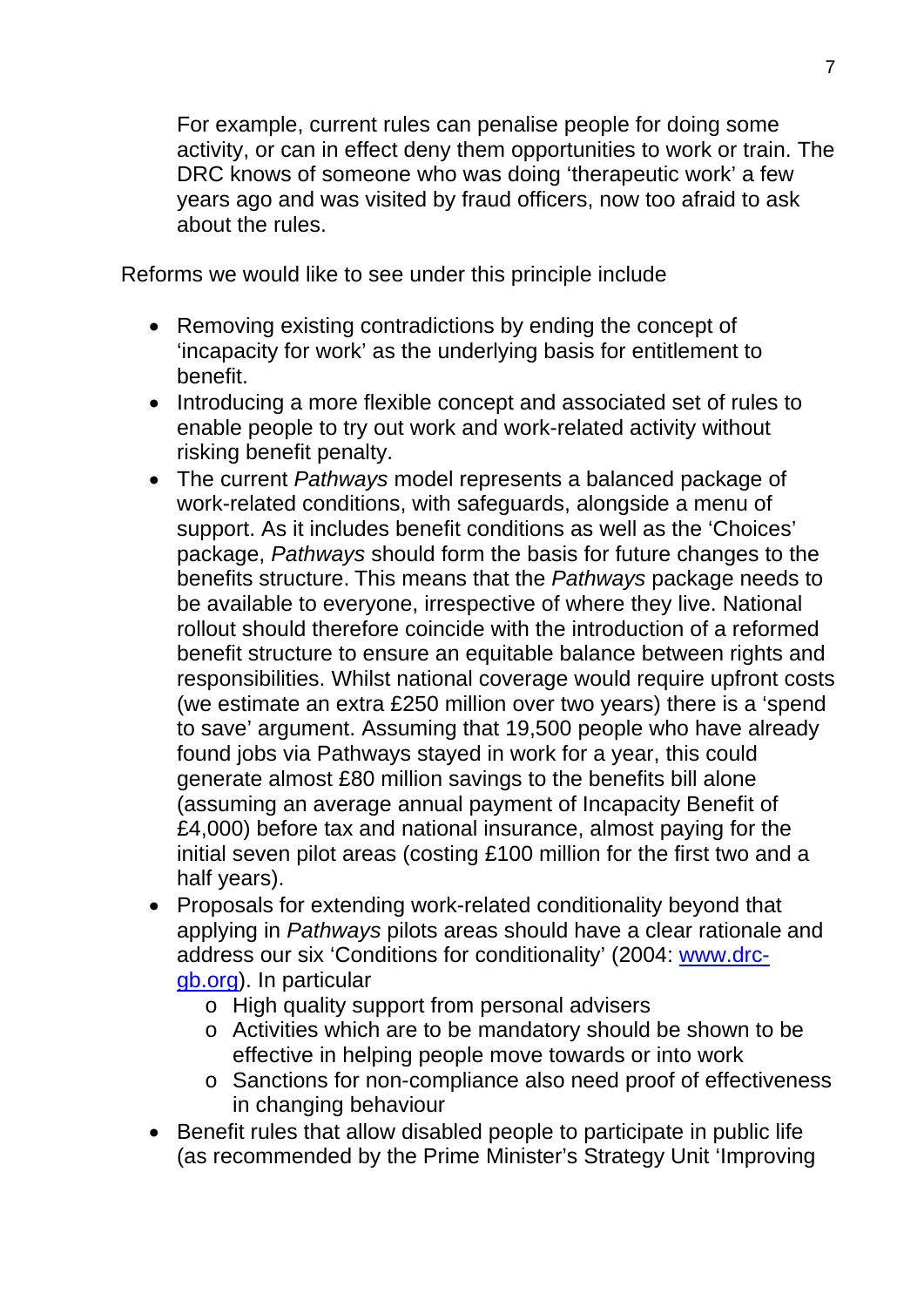the Life Chances of Disabled People' report and the forthcoming disability equality duty on the public sector) without benefit penalty

- Claiming and assessment processes that accommodate the needs of people with a range of impairments (we would be pleased to help the Department for Work and Pensions (DWP) undertake a prototype disability equality duty impact assessment on any new proposals).
- The employment and support assessment proposed in the Five Year Strategy to run alongside the Personal Capability Assessment should be undertaken with the individual at its centre and by staff who have relevant expertise in disability and employment.

We would be pleased to help DWP undertake a prototype disability equality duty impact assessment on options for changing the benefit structure, in particular proposals for work-related conditions and sanctions.

What we would not like to see are reforms to the benefit structure that have perverse effects or are unlikely to lead to higher employment rates of disabled people. For example, time limits to benefit and means testing can have perverse consequences such as worsening disincentives to work. People under age 25 would be particularly badly affected by means testing. Vouchers instead of payments would reduce choice and control, running counter to reforms in other areas like direct payments and individualised budgets.

#### **6. Principle 3**

#### **Comprehensive support with work and everyday activities to enable people to carry out their responsibilities.**

Disabled people may need support to get a job or to stay in work, or with everyday living tasks (or both). Without such support someone may not be able to exercise their rights, nor to carry out responsibilities as a citizen, parent or worker.

*For example* a disabled person may be offered a job but unable to get to work because social care staff cannot help them at the right time of day for them to arrive on time, or because they cannot use public transport.

Reforms we would like to see under this principle include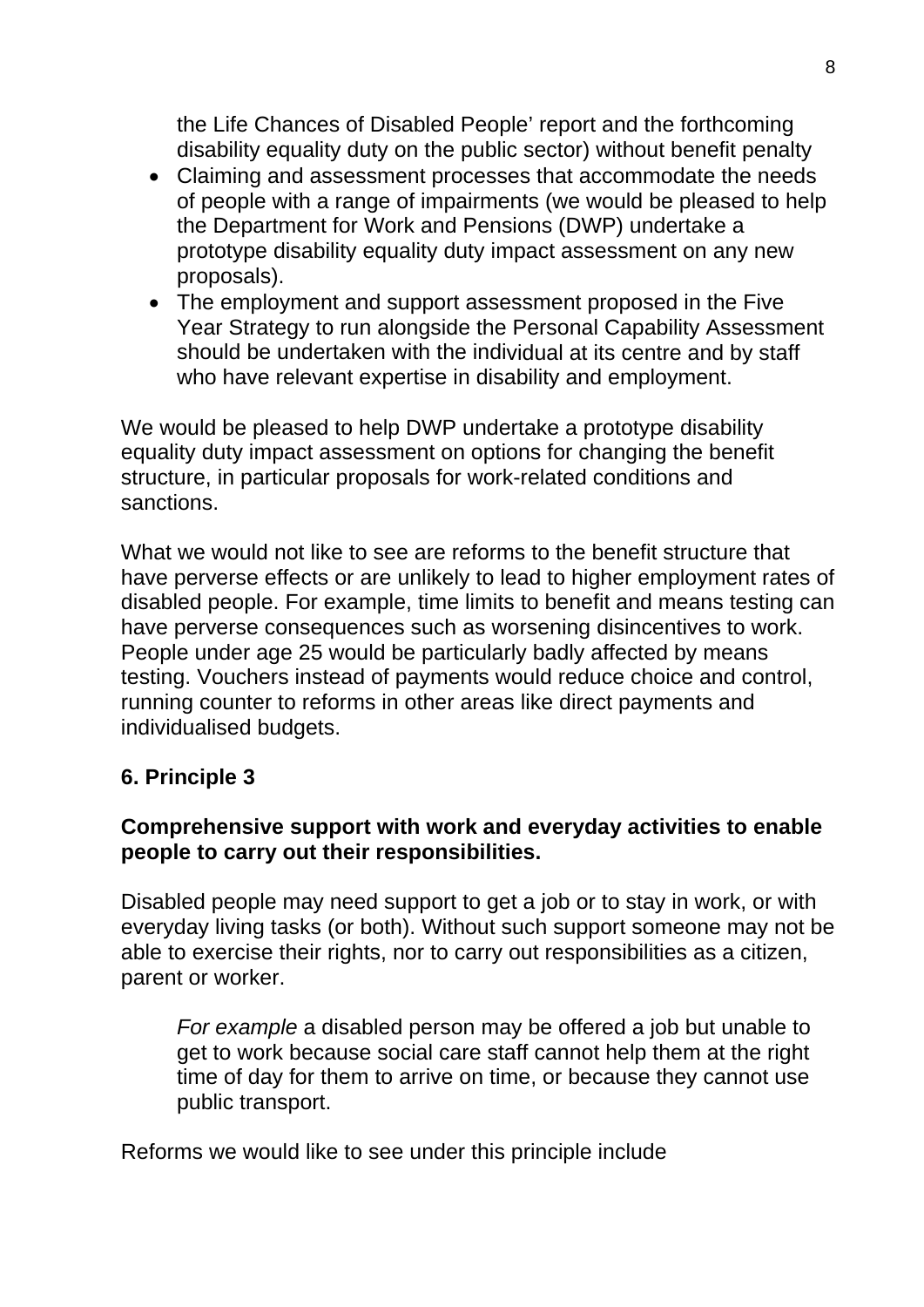- Greater promotion of Access to Work and progress on individualised budgets (which may include elements of personal assistance support currently provided within Access to Work).
- Availability of the *Pathways* 'Choices' package (day one employment support and condition management programmes, as well as in-work support) irrespective of where someone lives.
- Availability of in-work support without time limits. Extended in-work support may be needed to enable people with fluctuating circumstances, including people with mental health issues, to sustain and progress in employment.
- Help with everyday living tasks will also be important for a smaller group of benefit recipients. Reforms to adult social care should be based on enabling individuals to participate in paid employment and public life.
- Progress on the Independent Living Taskforce recommended by the Prime Minister's Strategy Unit report.
- Services providing employment or independent living support should be fully accessible and available to disabled people, delivered in accordance with the principles underpinning the disability equality duty.

# **7. The DRC's interest in welfare reform**

We are concerned about incapacity benefits and welfare reform for several reasons.

Firstly, many people receiving these benefits are likely to be covered by the DDA and so others (like employers and service providers) therefore have responsibilities. From next year the public sector will have a further duty to promote disability equality. Central government and its agencies will be covered by this duty, and so public services reform should take into account the implications of this, and other duties to promote equality in race and gender laws.

Secondly, we want to see a narrower gap in the employment rates between disabled and non-disabled people (currently 51% and 81% respectively). Welfare reform has a role to play in supporting more people to move from benefits into work.

Thirdly, the DRC is holding a 'Disability Debate'

([www.disabilitydebate.org](http://www.disabilitydebate.org/)) to discuss how disabled people can be equal citizens, including the relationship between disabled people and the state.